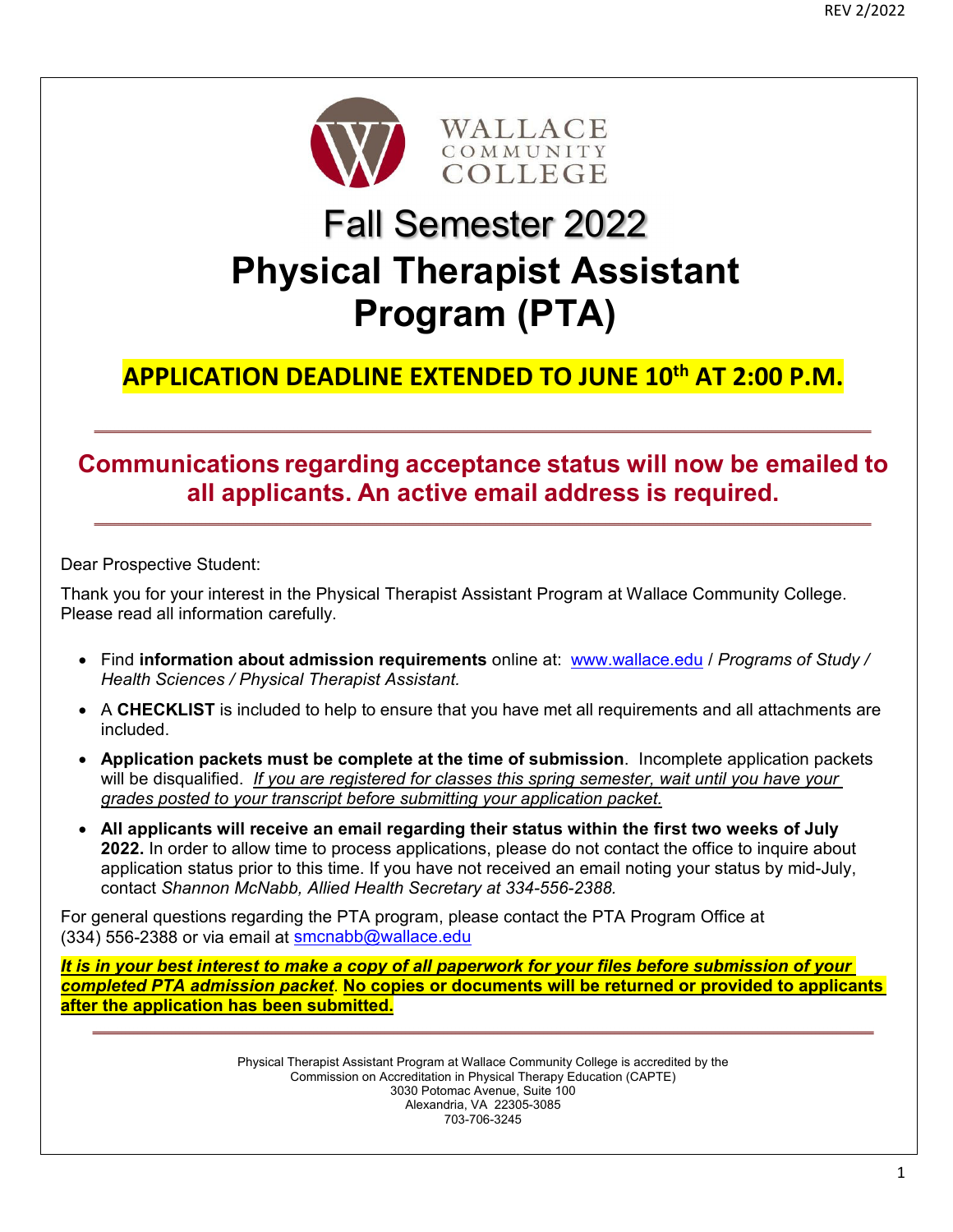# **Physical Therapist Assistant Program Application Checklist and Important Information**

|                                                                                                                                                                                                                                                                                                                                                                                                                                                                                                                                                                                                                                                                                                                                                                                                                                                                                                                       | <b>Application Requirements</b>                                                                                                                                                                                                                                                                                                                                                                                                                                                                                                                                                                                                                                                                                                                                                                                                                                                                                                                                                                                                                                                                                                                                                                                               |  |
|-----------------------------------------------------------------------------------------------------------------------------------------------------------------------------------------------------------------------------------------------------------------------------------------------------------------------------------------------------------------------------------------------------------------------------------------------------------------------------------------------------------------------------------------------------------------------------------------------------------------------------------------------------------------------------------------------------------------------------------------------------------------------------------------------------------------------------------------------------------------------------------------------------------------------|-------------------------------------------------------------------------------------------------------------------------------------------------------------------------------------------------------------------------------------------------------------------------------------------------------------------------------------------------------------------------------------------------------------------------------------------------------------------------------------------------------------------------------------------------------------------------------------------------------------------------------------------------------------------------------------------------------------------------------------------------------------------------------------------------------------------------------------------------------------------------------------------------------------------------------------------------------------------------------------------------------------------------------------------------------------------------------------------------------------------------------------------------------------------------------------------------------------------------------|--|
| <b>Initial</b><br>Here                                                                                                                                                                                                                                                                                                                                                                                                                                                                                                                                                                                                                                                                                                                                                                                                                                                                                                |                                                                                                                                                                                                                                                                                                                                                                                                                                                                                                                                                                                                                                                                                                                                                                                                                                                                                                                                                                                                                                                                                                                                                                                                                               |  |
|                                                                                                                                                                                                                                                                                                                                                                                                                                                                                                                                                                                                                                                                                                                                                                                                                                                                                                                       | Completed requirements for general admission to Wallace Community College.                                                                                                                                                                                                                                                                                                                                                                                                                                                                                                                                                                                                                                                                                                                                                                                                                                                                                                                                                                                                                                                                                                                                                    |  |
|                                                                                                                                                                                                                                                                                                                                                                                                                                                                                                                                                                                                                                                                                                                                                                                                                                                                                                                       | • COLLEGE ADMISSION: Applicants must complete the WCC application for general admission requirements<br>according to the college admission policy prior to submitting the Physical Therapist Assistant application packet.<br>Students are encouraged to begin the WCC application process as soon as possible.                                                                                                                                                                                                                                                                                                                                                                                                                                                                                                                                                                                                                                                                                                                                                                                                                                                                                                               |  |
|                                                                                                                                                                                                                                                                                                                                                                                                                                                                                                                                                                                                                                                                                                                                                                                                                                                                                                                       | • TRANSCRIPTS: In addition to meeting standard admission requirements, students applying to the PTA program<br>must submit separate official transcripts from ALL colleges attended to the Office of Admissions regardless of prior<br>degree(s).                                                                                                                                                                                                                                                                                                                                                                                                                                                                                                                                                                                                                                                                                                                                                                                                                                                                                                                                                                             |  |
|                                                                                                                                                                                                                                                                                                                                                                                                                                                                                                                                                                                                                                                                                                                                                                                                                                                                                                                       | Meet minimal admission requirements (For minimum admission requirements see second page of application)                                                                                                                                                                                                                                                                                                                                                                                                                                                                                                                                                                                                                                                                                                                                                                                                                                                                                                                                                                                                                                                                                                                       |  |
|                                                                                                                                                                                                                                                                                                                                                                                                                                                                                                                                                                                                                                                                                                                                                                                                                                                                                                                       | • Students must include transcript(s) as proof of meeting academic requirements.                                                                                                                                                                                                                                                                                                                                                                                                                                                                                                                                                                                                                                                                                                                                                                                                                                                                                                                                                                                                                                                                                                                                              |  |
|                                                                                                                                                                                                                                                                                                                                                                                                                                                                                                                                                                                                                                                                                                                                                                                                                                                                                                                       | <b>Completed application forms for the PTA program</b>                                                                                                                                                                                                                                                                                                                                                                                                                                                                                                                                                                                                                                                                                                                                                                                                                                                                                                                                                                                                                                                                                                                                                                        |  |
| • All forms must be complete and signed, where required.                                                                                                                                                                                                                                                                                                                                                                                                                                                                                                                                                                                                                                                                                                                                                                                                                                                              |                                                                                                                                                                                                                                                                                                                                                                                                                                                                                                                                                                                                                                                                                                                                                                                                                                                                                                                                                                                                                                                                                                                                                                                                                               |  |
|                                                                                                                                                                                                                                                                                                                                                                                                                                                                                                                                                                                                                                                                                                                                                                                                                                                                                                                       | <b>Attach "Physical Therapist Assistant Application"</b>                                                                                                                                                                                                                                                                                                                                                                                                                                                                                                                                                                                                                                                                                                                                                                                                                                                                                                                                                                                                                                                                                                                                                                      |  |
|                                                                                                                                                                                                                                                                                                                                                                                                                                                                                                                                                                                                                                                                                                                                                                                                                                                                                                                       | • Be sure you have given all information asked for on the application.<br>• Sign and date the application.                                                                                                                                                                                                                                                                                                                                                                                                                                                                                                                                                                                                                                                                                                                                                                                                                                                                                                                                                                                                                                                                                                                    |  |
|                                                                                                                                                                                                                                                                                                                                                                                                                                                                                                                                                                                                                                                                                                                                                                                                                                                                                                                       | <b>Attach Proof of Unconditional Admission Status from OneACCS Student Profile</b>                                                                                                                                                                                                                                                                                                                                                                                                                                                                                                                                                                                                                                                                                                                                                                                                                                                                                                                                                                                                                                                                                                                                            |  |
| • Students must be unconditionally admitted to WCC before submitting a Physical Therapy Assistant Therapist<br>application packet. (If you are enrolled at another college and cannot obtain "unconditional" status, you must submit<br>all official transcripts up to the semester in progress to the Office of Admissions and Records at WCC, and then follow<br>up with a complete transcript (following grade posting) at the end of spring semester.<br>. If you have previously been enrolled at WCC, but are not taking courses for Spring 2022, you must readmit to WCC<br>prior to Program application deadline.<br>• Proof of Unconditional College Admission (must be current and eligible to register)<br>Screen print from OneACCS student profile<br>Example:<br>Degree: Associate in<br>Student Profile Student Name and ID<br>Science<br>erm: Spring 2022<br>Standing: Good Standing, as of Fall 2021 |                                                                                                                                                                                                                                                                                                                                                                                                                                                                                                                                                                                                                                                                                                                                                                                                                                                                                                                                                                                                                                                                                                                                                                                                                               |  |
|                                                                                                                                                                                                                                                                                                                                                                                                                                                                                                                                                                                                                                                                                                                                                                                                                                                                                                                       | Level: Undergraduate<br>Notes: 0<br>Student Info<br>CURRICULUM, HOURS & GPA<br><b>Bio Information</b><br>Secondary<br>Hours & GPA<br><b>Program: AS General</b><br>Primary<br>Email:<br>udent Info<br>Phone:<br>Degree:<br>Level:<br>Gender<br><b>Studies</b><br><b>Should state</b><br>Date of Birth:<br>Ethnicity:<br>Program:<br>Race:<br>College:<br>Major:<br>Concentration:<br>"Unconditional<br><b>College: Academic</b><br>General Information <sup>0</sup><br>Admit" status.<br>Admit Type:<br>Admit Term:<br>Catalog Term:<br>Transfer<br>Undergraduate<br>Level:<br>Class:<br>Freshman<br>Status<br>Active<br>First Time Freshman<br>Major: Pre PTA<br><b>Student Type:</b><br>Residency<br>Campus:<br>In State Resident<br>Not Provided<br><b>REGISTERED COURSES</b><br>First Term Attended:<br>Fall 2021<br><b>Concentration: Not</b><br>Matriculated Term:<br>Not Provided<br>Last Term Attended<br>Fall 2021<br>Provided<br>Leave of Absence:<br>Not Provided<br><b>Graduation Information</b><br><b>Admit Type: Unconditional</b><br><b>Graduation Applicati</b><br>Advisors<br>Admit<br>Primary / Major<br><b>Admit Term: Spring 2019</b><br>Total Hours   Registered Hours: 12   Billing Hours: 12   CEU Ho |  |
|                                                                                                                                                                                                                                                                                                                                                                                                                                                                                                                                                                                                                                                                                                                                                                                                                                                                                                                       | Catalog Term: Fall 2019<br>It is your responsibility to ensure your admission status is CURRENT, ELIGIBLE TO REGISTER,<br>and there are <i>NO HOLDS</i> on your account with Admissions or Business offices.                                                                                                                                                                                                                                                                                                                                                                                                                                                                                                                                                                                                                                                                                                                                                                                                                                                                                                                                                                                                                  |  |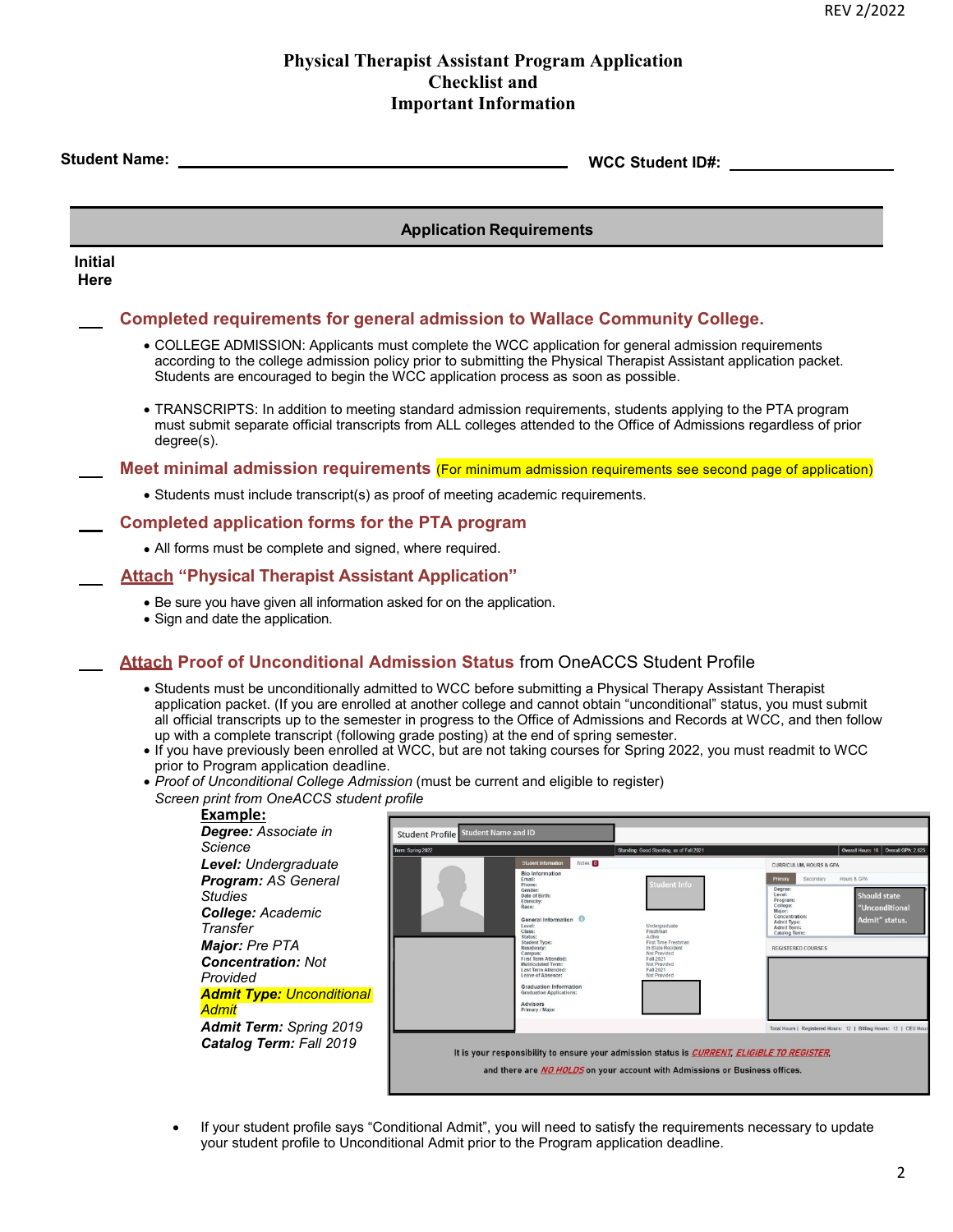- If you are enrolled in classes at another institution for Spring 2022, your admission status will not be unconditional until admissions receives your final transcript. Upon completing your Spring 2022 courses, you will be required to submit your final transcript to admissions. If this applies to you, we **WILL** accept your conditional admission status until you are cleared with admissions. You must have all documentation submitted to admissions, including a transcript showing courses in progress from your current institution.
- **Please allow a minimum 72-hour processing time for documents requested from the Office of Admissions and Records.**

#### **Attach separate transcripts from EACH college attended**

- Copies of separate transcripts (unofficial copies are acceptable) from **EACH** college attended must be included with this application, **including your WCC transcript**, if applicable.
- Transfer credit listed on any other college's transcript will not be accepted in place of transcripts from the original college.
- **Transcripts for the PTA application packet can be unofficial**. (Although official transcripts are submitted to the Office of Admissions and Records for acceptance to the College, *transcripts must also be submitted with your PTA application packet*. Copies of transcripts will not be provided by the WCC Office of Admissions and Records for any college other than WCC.) If you are currently enrolled in courses which will be completed prior to the application deadline, submit a transcript copy (unofficial from website following grade posting is acceptable) showing final grade posting with your application.

### **Attach Physical Therapy Video Observation Responses**

- The Wallace Community College PTA Program understands that it may currently be challenging to obtain the previously required observation hours in clinics due to the impact of COVID-19 on healthcare facilities. All applicants are required to watch the two designated videos and answer the questions associated with the videos.
	- o Becoming a Physical Therapist Assistant (PTA) (https://www.youtube.com/watch?v=q4VwS7zvGfg ) o Physical Therapy Career Overview: PT & PTA Roles (https://www.youtube.com/watch?v=5r3QPaLBxF0 )
- The answers will not be scored for admission to the program; however, answers to each question MUST be provided in order for an application packet to be deemed complete and submitted for scoring.
- All responses must be legible, typed or handwritten.

#### **Attach scores for the ATI TEAS® (Test of Essential Academic Skills)**

- Applicants will find instructions for registering for the ATI TEAS® exam at Wallace.edu/testing-assessments/teas/ .
- Application packet must include a copy of the **TEAS®** score report.
- Applications received without test scores will be considered ineligible for admission consideration. Scores are good for three (3) years prior to the application deadline.
- No other tests will be accepted in lieu of the TEAS® exam *(see TEAS® exam information attachment)*

#### **Attach signed and dated "Checklist and Important Information" form**

- Review each requirement listed on the Checklist and when complete mark as complete.
- Sign and Date when form is complete and attach to application packet.

**IMPORTANT NOTIFICATION METHOD:** Applicants will be notified of acceptance status by email. It is imperative **that applicants submit an accurate and frequently checked email address on this application. If not currently enrolled in summer term at WCC, please use personal email address.** 

#### **Submit PTA Application Packet:**

- Hand deliver Application packet must be in a sealed manila envelope with program name and your name on the outside of the envelope.
- Mail Submit application to the address listed below.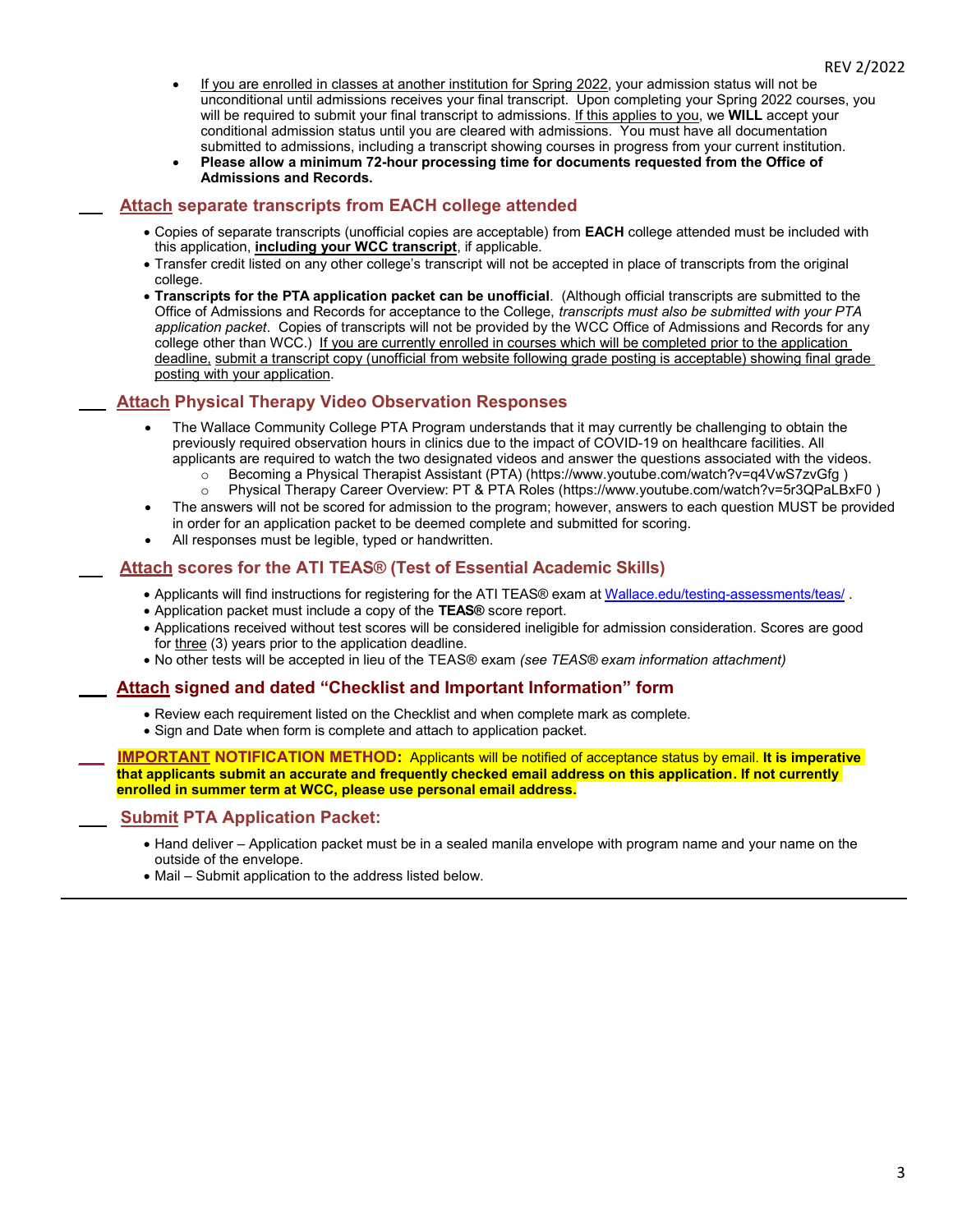# **Classes for the PTA program are only offered on the Dothan Campus. However, applications may be submitted in the following ways:**

**By Mail:** Wallace Community College Shannon McNabb Allied Health Secretary 1141 Wallace Drive Dothan, AL 36303

> POSTMARKED no later than May 27, 2022

#### **In Person: Wallace Campus in Dothan**

 Health Science Building – 2nd Floor Reception Desk Drop Box Monday-Thursday 7:30 AM-4:30 PM Friday 7:30 AM-2:00 PM

#### **Sparks Campus**

 Student Services Office Administration Building Attn: Shannon McNabb--Dothan Monday-Thursday 7:30 AM-4:30 PM Friday 7:30 AM-2:00 PM

**Signature** 

 $\overline{a}$ 

 $\overline{a}$ 

 $\overline{a}$ 

Print Name

Date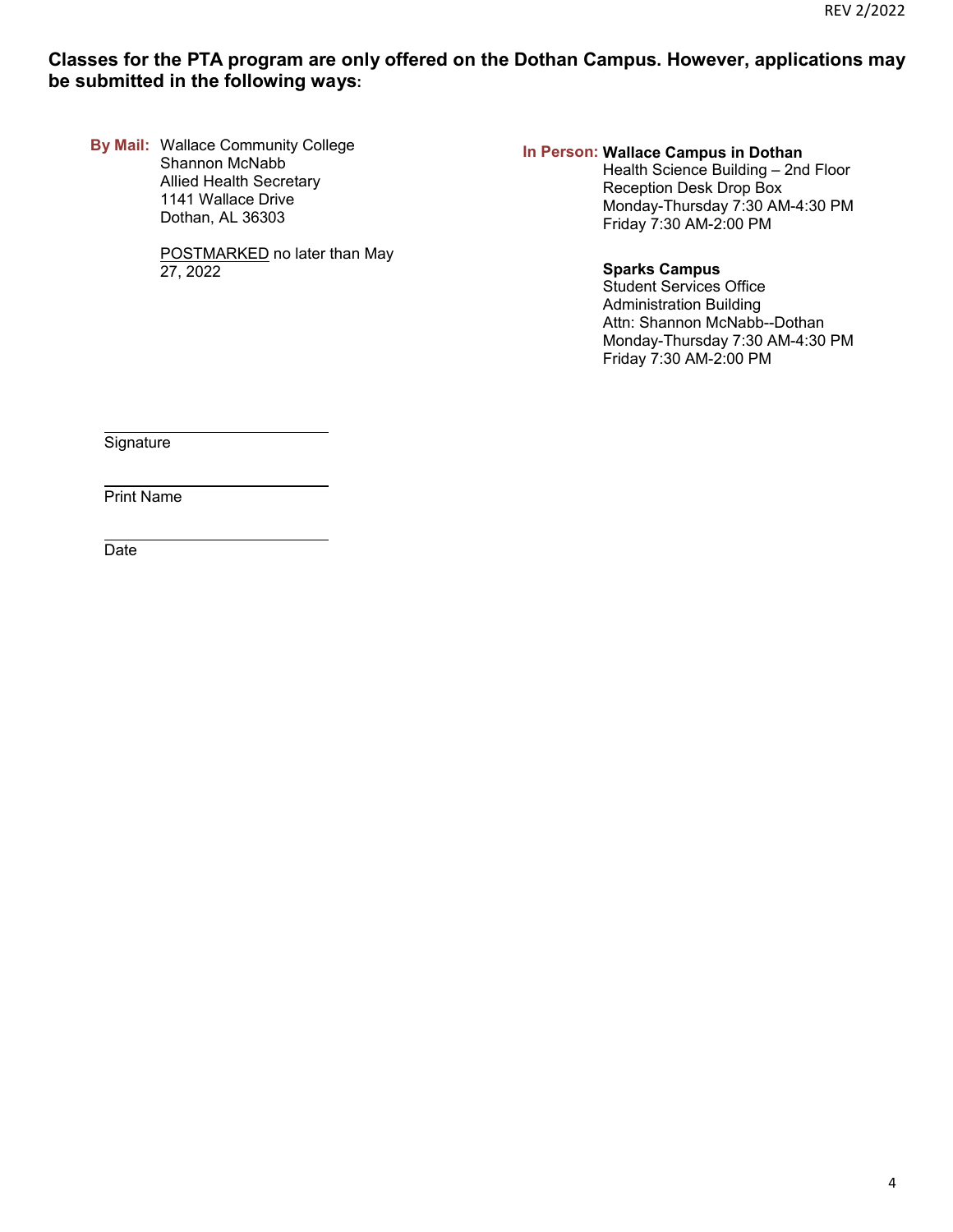

| For Office Use Only |       |
|---------------------|-------|
| <b>Received By:</b> | Date: |

It is the responsibility of the applicant to submit a **completed** application packet. Mailing information and submission locations are listed on the Application Checklist for this application. Applications should be submitted on or before the deadline of **Friday, June 10, 2022, 2:00 p.m.** If mailed, postmark must be no later than May 27, 2022. No applications will be accepted after the deadline.

| <b>I. PERSONAL DATA</b>                                                                                                                            |  |  |
|----------------------------------------------------------------------------------------------------------------------------------------------------|--|--|
|                                                                                                                                                    |  |  |
|                                                                                                                                                    |  |  |
| Email: ________<br>Litian.<br>(List an active email address. Communications regarding this application will be made via the listed email account.) |  |  |
|                                                                                                                                                    |  |  |
|                                                                                                                                                    |  |  |
|                                                                                                                                                    |  |  |
| <b>II. EDUCATION</b>                                                                                                                               |  |  |
| High School Graduation Year: Nigh School Name: Name: Nigh School Name: Nigh School Graduation Year:                                                |  |  |
| GED (if applicable): Yes _______ No ______ Date Completed: _____________________                                                                   |  |  |
| Are you currently taking college courses? Yes _______ No ______ If yes, what college?                                                              |  |  |

 **Applicants to the PTA program must disclose each college and/or university attended regardless of credit hour, certificate, in-class or on-line instruction, or course/degree completion. Any failure to disclose attendance at any college or university could result in immediate disqualification from the PTA applicant pool and/or PTA program.**

List all colleges **attended** and the year(s) attended:

| <b>DATES</b><br><b>FROM/TO</b> | <b>INSTITUTION(S) ATTENDED,</b><br><b>INCLUDING WCC</b> | CITY / STATE | <b>CREDENTIALS EARNED,</b><br>if applicable<br>(CERTIFICATE/DEGREE) |
|--------------------------------|---------------------------------------------------------|--------------|---------------------------------------------------------------------|
|                                |                                                         |              |                                                                     |
|                                |                                                         |              |                                                                     |
|                                |                                                         |              |                                                                     |
|                                |                                                         |              |                                                                     |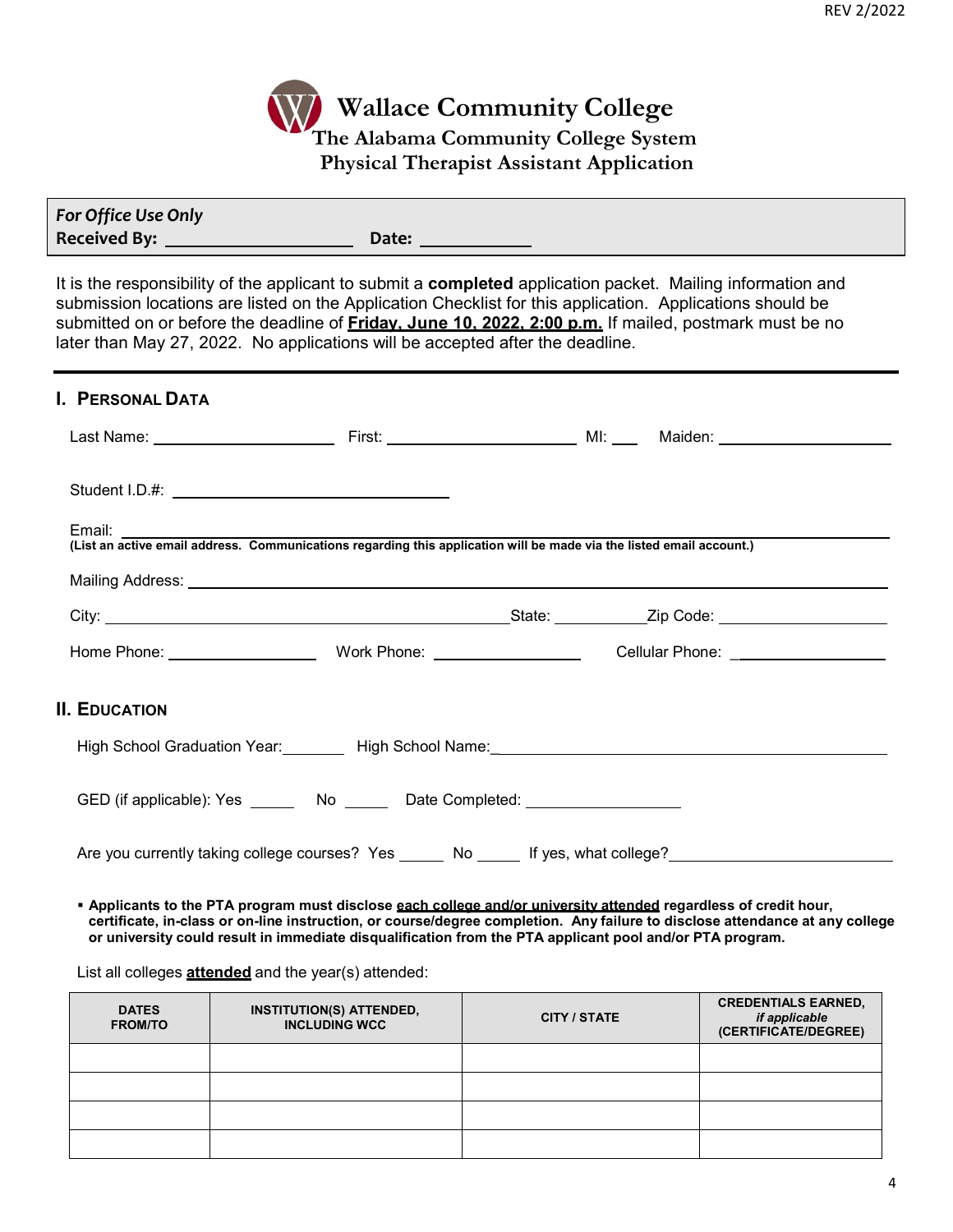Please place a checkmark by each course you have successfully completed with a "C" or above.

| <b>BIO 201 A&amp;P I</b>              | SPH 107 Fundamentals of Public Speaking        |
|---------------------------------------|------------------------------------------------|
|                                       |                                                |
| <b>BIO 202 A&amp;P II</b>             | OR SPH 106 Oral Communications                 |
| <b>ENG 101 English Composition I</b>  | Humanities/Fine Arts Elective                  |
| MTH 100 Intermediate College Algebra  | CIS 146 Microcomputer Application OR           |
| OR higher                             | Successful completion of CIS146 Challenge Exam |
| ORI 101 Orientation to College OR     | __PSY 200 General Psychology                   |
| ORI 105 Orientation & Student Success | PSY 210 Human Growth & Development             |
| <b>HPS 112 Medical Terminology</b>    |                                                |

**NOTE:** It is in your best interest to make a copy of all paperwork for your files before submission of your completed PTA admission packet.

If you have not completed BIO 201, check if you have successfully completed BIO103 (course or Challenge Exam).

If you have successfully completed any AP courses, list which AP courses were completed (scores must be on file with WCC Admissions/Records at time of application submission.)

I understand that completion of this application is a component of the student profile and that acceptance of this application by Wallace Community College does not imply acceptance into the Physical Therapy Assistant program. The final selection of applicants is by the PTA Application review committee. Further, I understand this application must be resubmitted if I am not selected for the Fall 2022 semester.

**I hereby certify that I have made no willful misrepresentations nor have I withheld information pertinent to this application. I certify that the information given in this application is true and correct. I understand that providing false information may be deemed sufficient reason to dismiss a student and/or refuse admission to the PTA program.** 

Minimum admission standards include:

- 1. Unconditional admission to WCC for fall 2022 term.
- 2. Receipt of completed application packet for the PTA program by **Friday, June 10, 2022, 2:00 p.m.**
- 3. All college transcripts (or high school, if no prior college courses completed) or unofficial GED scores.
- 3. Minimum of 2.0 cumulative GPA for students with previous college work OR high school transcript for students without prior college work (GED<sup>®</sup> acceptable in lieu of high school transcript).
- 4. Eligible for enrollment in or have already completed BIO201.

 $\mathcal{L}_\text{max}$  and  $\mathcal{L}_\text{max}$  and  $\mathcal{L}_\text{max}$  and  $\mathcal{L}_\text{max}$  and  $\mathcal{L}_\text{max}$ 

- 5. Score on the TEAS® for math, reading, science, and English. Scores must be within three (3) years of the application deadline.
- 6. Good standing with WCC as defined by the College Catalog.
- 7. Meeting the essential functions required for PTA.

**Admission to the PTA program is competitive, and the number of students is limited by the number of faculty and clinical facilities available. Meeting minimal requirements does not guarantee acceptance**.

Applicant's Signature **Date** Date of **Contract Contract Contract Contract Contract Contract Contract Contract Contract Contract Contract Contract Contract Contract Contract Contract Contract Contract Contract Contract Cont** 

**NOTE:** *Upon acceptance* into any health program at WCC, students will be required to submit to drug screening and a background check.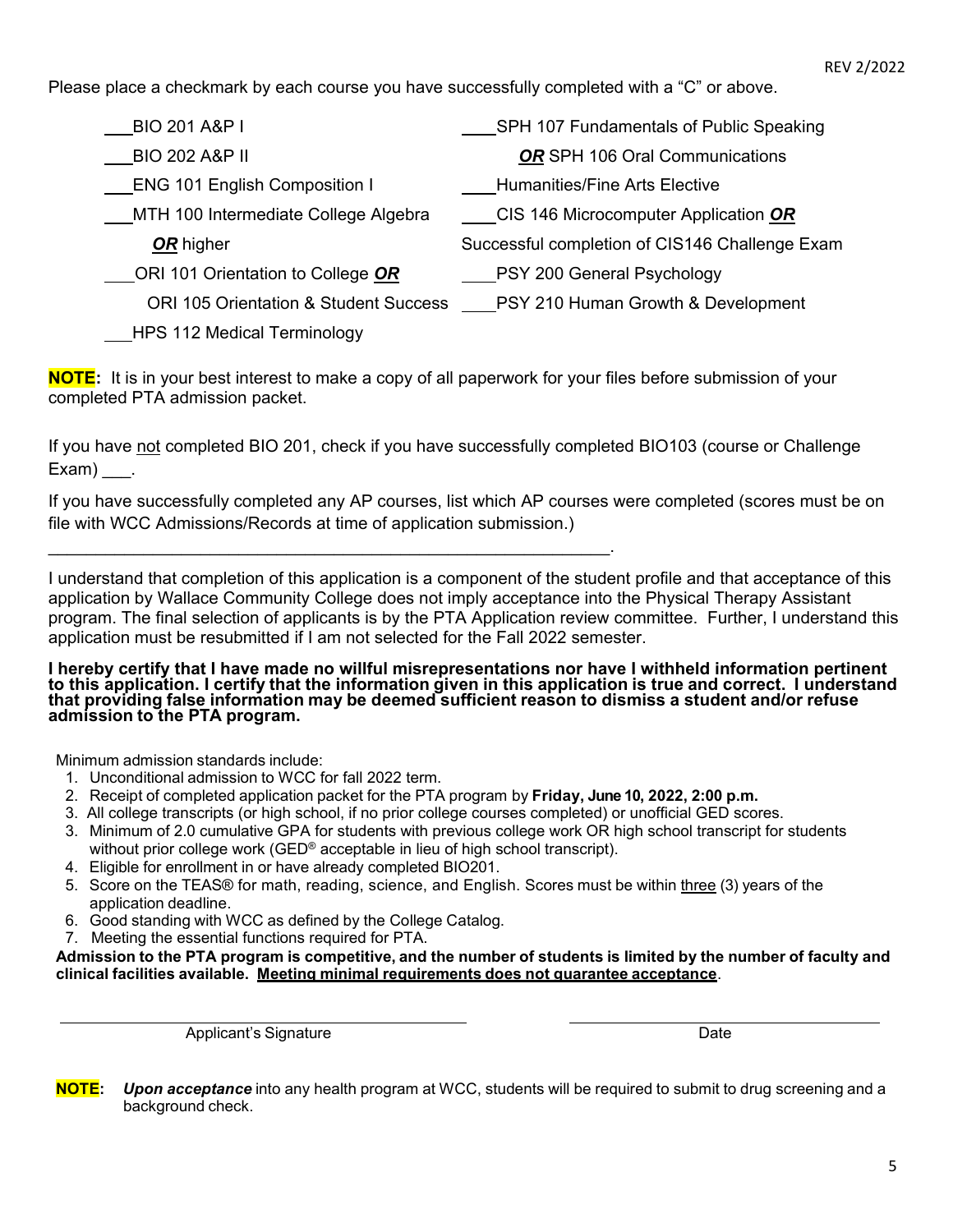# **Wallace Community College**

# **VIDEO OBSERVATION AND QUESTIONS PHYSICAL THERAPIST ASSISTANT PROGRAM WALLACE COMMUNITY COLLEGE**

Applicant Name Student #

(Print)

The Wallace Community College PTA Program understands that it may currently be challenging to obtain the previously required observation hours in clinics due to the impact of COVID-19 on healthcare facilities. All applicants are required to watch the videos below and answer the questions associated with the videos.

# **Becoming a Physical Therapist Assistant (PTA) (https://www.youtube.com/watch?v=q4VwS7zvGfg )**

# **Physical Therapy Career Overview: PT & PTA Roles (https://www.youtube.com/watch?v=5r3QPaLBxF0 )**

The answers will not be scored for admission to the program; however, answers to each question MUST be provided in order for an application packet to be deemed complete and submitted for scoring.

- 1. Mehgan Krick PT, DPT, OCS, the physical therapist in the *Physical Therapy Career Overview* video, stated that there are 3 things that she thinks of when she thinks about physical therapy. What are these 3 things?
- 2. Please list at least 3 types of patients that, according to the videos, may receive physical therapy services.
- 3. Please list at least 5 different settings that a physical therapist or physical therapist assistant may work in that were mentioned in the videos.
- 4. Please list 3 ways that were discussed in the videos, that physical therapy can help patients.
- 5. According to the videos, approximately how long does a student have to go to school to become a physical therapist, and approximately how long does a student have to go to school to become a physical therapist assistant?
- 6. What is 1 thing a physical therapist or physical therapist assistant has to have, after graduating from an accredited program, in order to actually work in the field of physical therapy?

*Answers may be typed or handwritten. All answers must be legible.*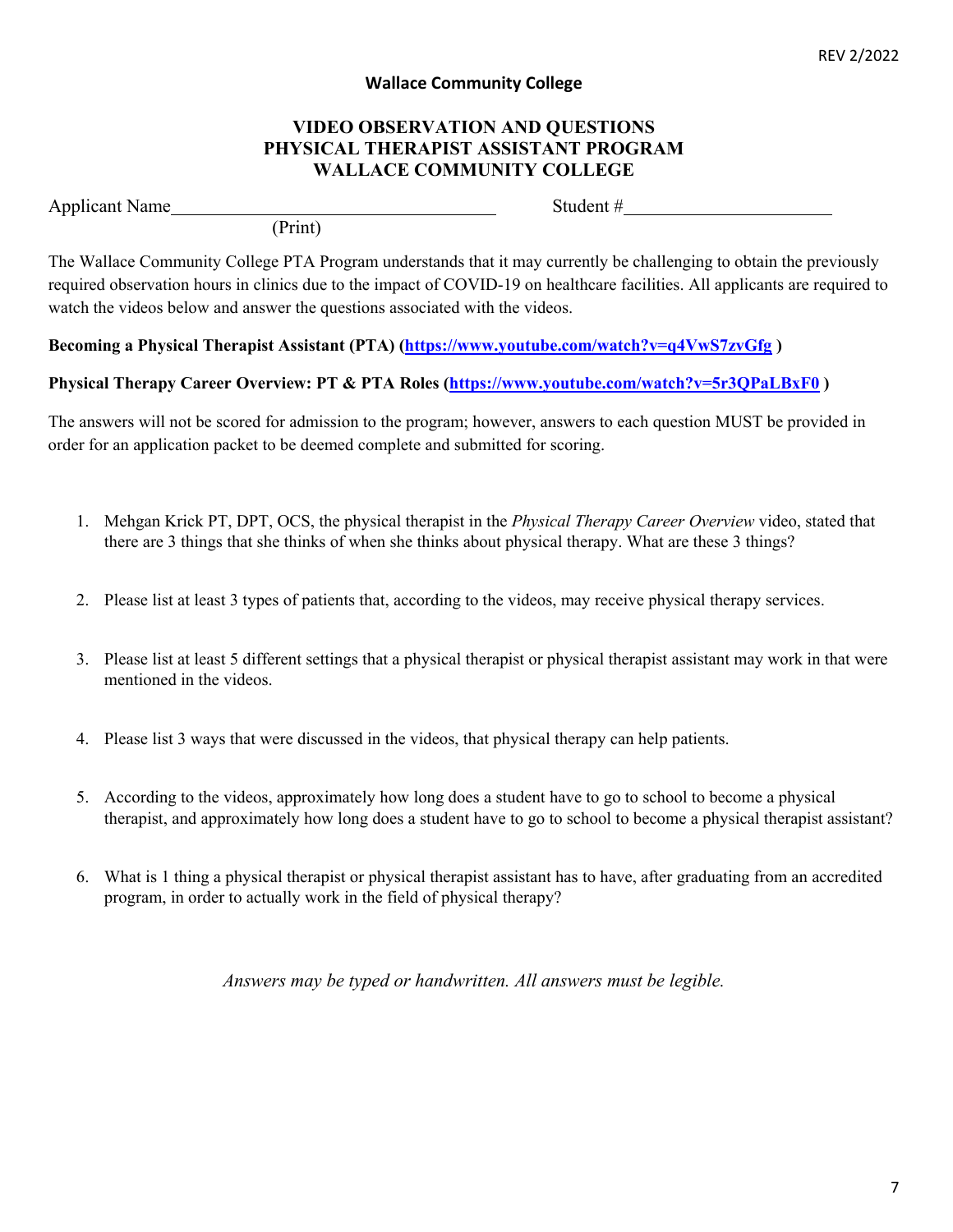# **Wallace Community College Physical Therapist Assistant Program**

### **ESSENTIAL FUNCTIONS FORM**

# **This form is for your information only and is not to be included in the application packet when returned.**

The essential functions delineated below are necessary for Physical Therapist Assistant for the provision of safe and effective patient care. If special accommodation is required, contact the ADA Coordinator at 334-556-2294 upon acceptance into the program.

| <b>FUNCTIONS</b>                                                                                                                                                                                                                                                                                          | <b>EXAMPLES OF CRITERIA</b>                                                                                                                                                                                                                                                                                                                                                                                                                 |
|-----------------------------------------------------------------------------------------------------------------------------------------------------------------------------------------------------------------------------------------------------------------------------------------------------------|---------------------------------------------------------------------------------------------------------------------------------------------------------------------------------------------------------------------------------------------------------------------------------------------------------------------------------------------------------------------------------------------------------------------------------------------|
| Cognitive and critical thinking abilities are sufficient to make<br>clinical judgments and meet laboratory objectives and<br>requirements.                                                                                                                                                                | 1. Can comprehend new knowledge and apply it in PTA<br>practice<br>2. Can analyze situations and identify cause-effect<br>relationships<br>3. Can organize, program-solve, and make decisions<br>4. Can meet mental competency requirements of the<br>Alabama Board of Physical Therapist<br>5. Can compute mathematical problems<br>6. Can operate a computer after an Orientation                                                         |
| Interpersonal abilities are sufficient to interact purposefully<br>and effectively with others.                                                                                                                                                                                                           | 1. Can establish rapport with individuals<br>2. Can interchange ideas in a group<br>3. Can perceive emotions displayed by others<br>4. Can convey sensitivity, respect, tact, and a mentally<br>healthy attitude in interpersonal relationships                                                                                                                                                                                             |
| Fine motor skills and hand/eye coordination are sufficient to<br>safely fulfill laboratory objectives and requirements.                                                                                                                                                                                   | 1. Am able to manipulate small objects and dials on<br>equipment<br>2. Can manipulate objects without extraneous motions,<br>tremors or jerking<br>3. Can hear high and low frequency sounds, such as<br>telephones, monitor alarms emergency signals, weak cries<br>of infants and weak calls for help                                                                                                                                     |
| Auditory ability is sufficient to communicate effectively with<br>others, to monitor and assess patient status, and to fulfill all<br>laboratory objectives and requirements.                                                                                                                             | 1. Can hear high and low frequency sounds, such as<br>telephones, monitor alarms emergency signals, weak cries<br>of infants and weak calls for help                                                                                                                                                                                                                                                                                        |
| Visual ability is sufficient to monitor and assess patient status<br>and to fulfill laboratory objectives and requirements<br>Instruments to enhance or correct vision are portable, usable in<br>small spaces and in varying levels of light and do not disrupt<br>care or cause discomfort to patients. | 1. Am able to discern the full spectrum of colors and to<br>distinguish color changes<br>2. Can accurately read numbers and letters in fine print, such<br>as would appear on therapist or monitoring equipment in<br>varying levels of light (daylight to very dim light)<br>3. Can read for long periods of time<br>4. Can read cursive writing such as would be found on<br>patient's charts<br>5. Can detect changes in the Environment |
| Tactile ability and sense of smell are sufficient to assess<br>patients and the environment.                                                                                                                                                                                                              | Can discern tremors or vibrations in various body parts<br>1.<br>Can palpate and count pulses<br>2.<br>3. Can discern physical characteristics through touch, such as                                                                                                                                                                                                                                                                       |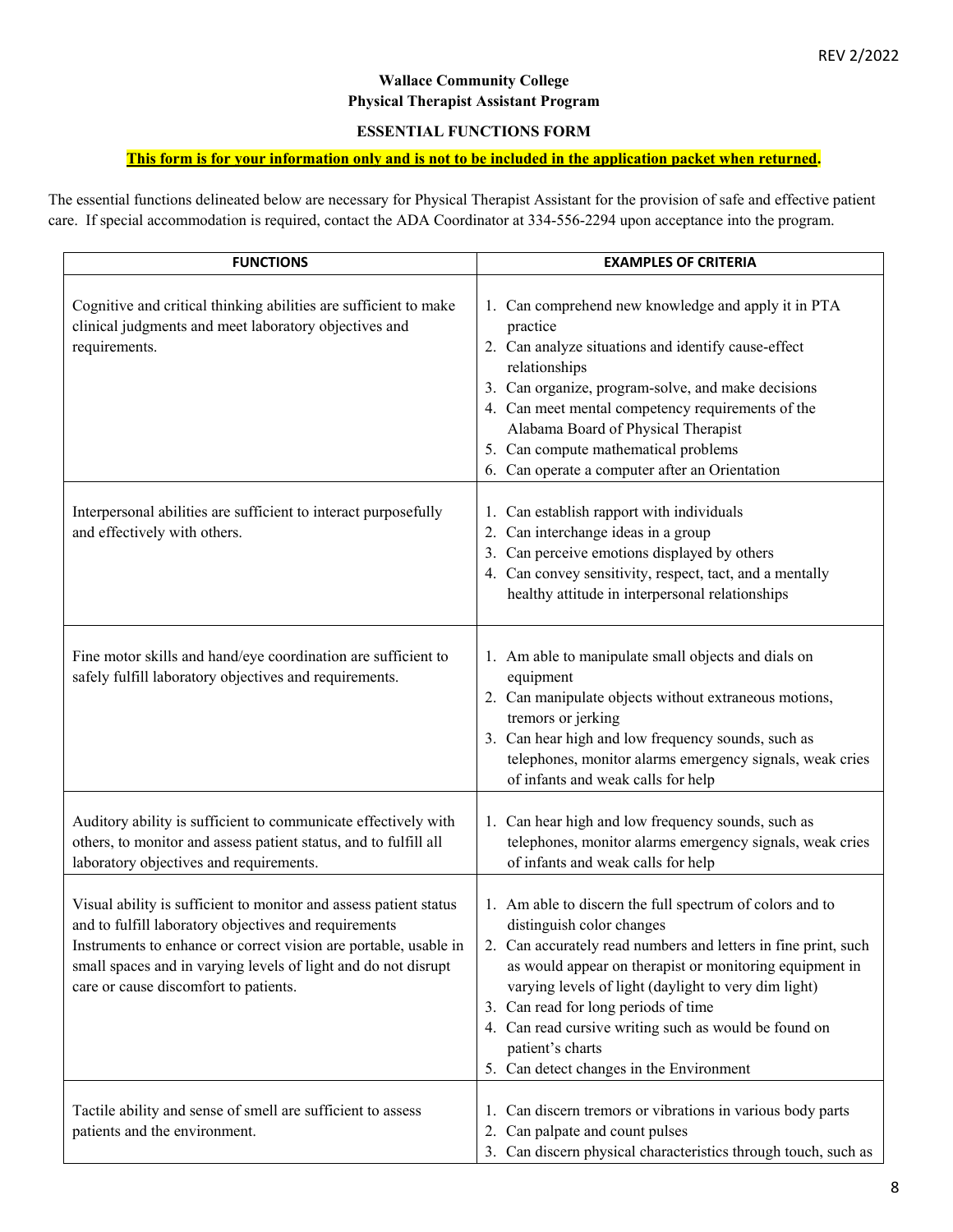|                                                                                                                                                                                                                                                                                                            | texture, shape, size, location, and others<br>4. Can smell body and environmental odors, such as infected<br>wounds or burning electrical equipment                                                                                                                                                                                                                                                   |
|------------------------------------------------------------------------------------------------------------------------------------------------------------------------------------------------------------------------------------------------------------------------------------------------------------|-------------------------------------------------------------------------------------------------------------------------------------------------------------------------------------------------------------------------------------------------------------------------------------------------------------------------------------------------------------------------------------------------------|
| Communication abilities are sufficient to convey thoughts in<br>verbal and written form so that they are understood by others.                                                                                                                                                                             | 1. Has sufficient English language abilities to understand<br>printed materials, classroom lectures; instructional,<br>medical, or other directives; and patient questions and/or<br>responses<br>2. Has sufficient English language abilities to be understood<br>in verbal and written communications<br>3. Can teach a concept and test for understanding<br>4. Can interpret feedback or messages |
| Physical mobility is sufficient to fulfill classroom, clinical, and<br>program objectives safely and effectively.                                                                                                                                                                                          | 1. Can maintain balance in any position and can stand on<br>both legs, move from room to room in a timely manner<br>maneuver in small spaces<br>and<br>2. Can freely move all joints through functional range of<br>motion<br>3. Can achieve certification in cardiopulmonary resuscitation<br>at the BCLS (Basic Cardiac Life Support) level                                                         |
| Strength (gross motor skills) and endurance are sufficient to<br>safely fulfill clinical laboratory objectives and requirements.                                                                                                                                                                           | 1. Can stand and walk for six hours or more in a clinical<br>situation<br>2. Can position, lift, and transfer patients from all surfaces<br>without injury to the patient, self, or others<br>3. Can push or pull heavy objects, such as occupied hospital<br>bed, without injury to patient, self, or others                                                                                         |
| Fine motor skills and hand/eye coordination are sufficient to<br>safely fulfill laboratory objectives and requirements.                                                                                                                                                                                    | 1. Am able to manipulate small objects and dials on<br>equipment.<br>2. Can manipulate objects without extraneous motions,<br>tremors or jerking.<br>3. Can write the English language legibly, using correct<br>grammar and syntax.                                                                                                                                                                  |
| Auditory ability is sufficient to communicate effectively with<br>others, to monitor and assess patient status, and to fulfill all<br>laboratory objectives and requirements.                                                                                                                              | 1. Can hear high and low frequency sounds, such as<br>telephones, monitor alarms, emergency signals, weak cries<br>of infants and weak calls for help.                                                                                                                                                                                                                                                |
| Visual ability is sufficient to monitor and assess patient status<br>and to fulfill laboratory objectives and requirements.<br>Instruments to enhance or correct vision are portable, usable in<br>small spaces and in varying levels of light and do not disrupt<br>care or cause discomfort to patients. | 1. Am able to discern the full spectrum of colors and to<br>distinguish color changes.<br>2. Can accurately read numbers and letters in fine print, such<br>as would appear on therapist or monitoring equipment in<br>varying levels of light (daylight to very dim light).<br>3. Can read for long periods of time.<br>4. Can read cursive writing such as would be found on                        |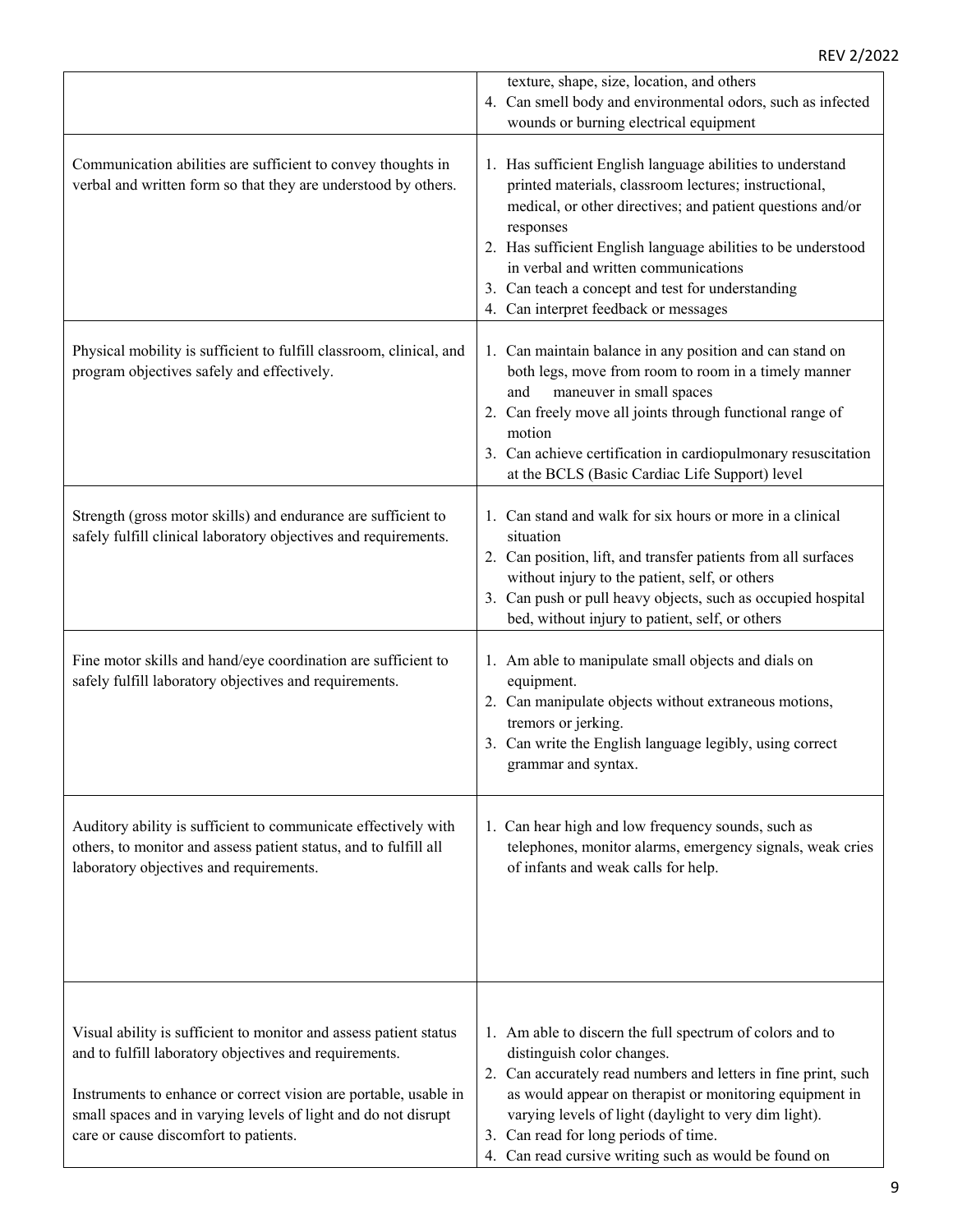|                                                                                             | patient's care.<br>5. Can detect changes in the environment.                                                                                                                                                                                                                                                           |
|---------------------------------------------------------------------------------------------|------------------------------------------------------------------------------------------------------------------------------------------------------------------------------------------------------------------------------------------------------------------------------------------------------------------------|
| Tactile ability and sense of smell are sufficient to assess<br>patients and the environment | 1. Can discern tremors or vibrations in various body parts<br>2. Can palpate and count pulses<br>3. Can discern physical characteristics through touch, such as<br>texture, shape, size, location, and others<br>4. Can smell body and environmental odors, such as infected<br>wounds or burning electrical equipment |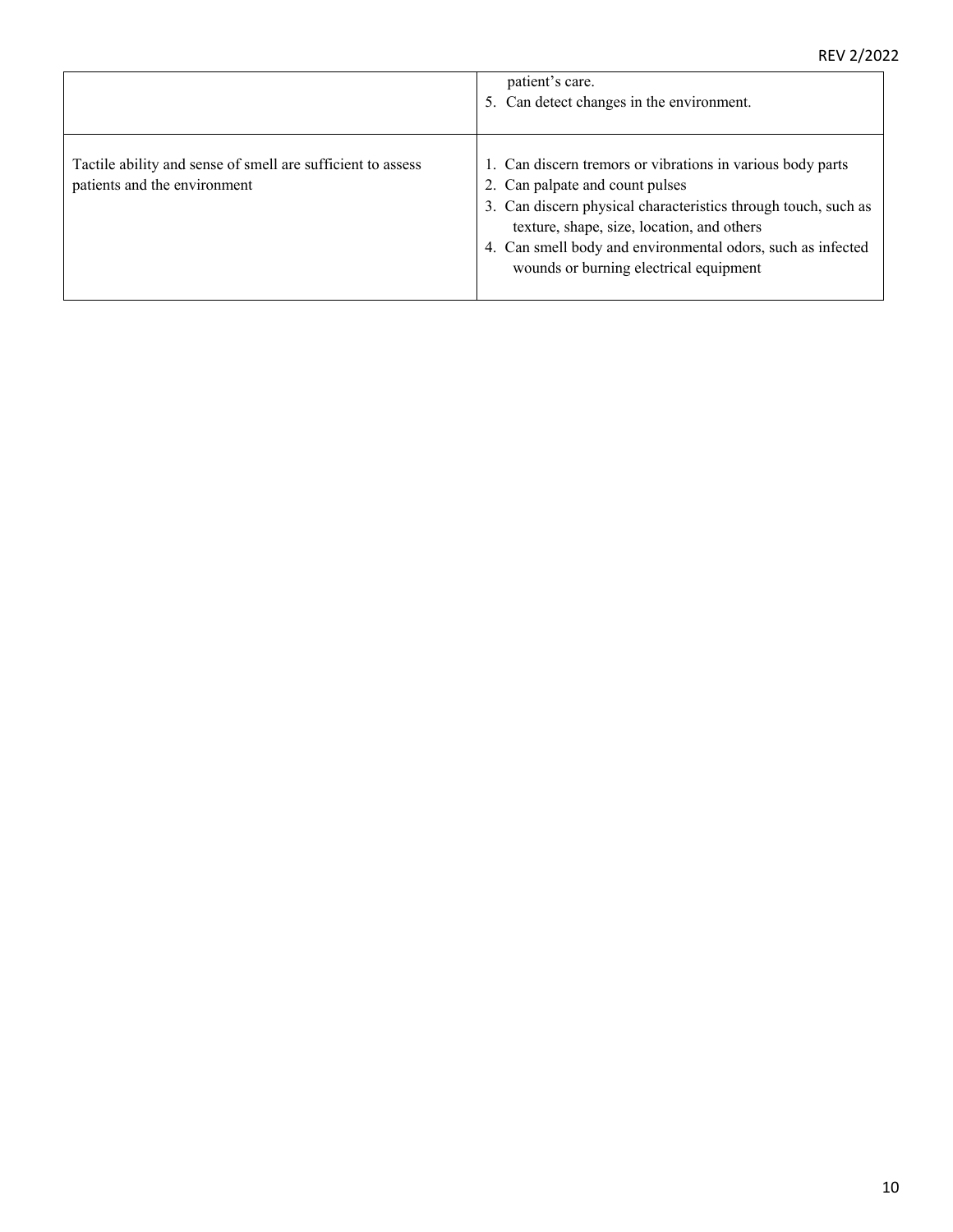# Test of Essential Academic Skills Version (ATI TEAS®)

The ATI TEAS® measures basic essential skills in the academic content area of reading, mathematics, science, English and language usage. Applicants must create an account at www.atitesting.com to register and schedule a date for testing.

### **Guidelines for ATI TEAS® Testing**

Total time available to test – 209 minutes (3 hours and 29 minutes) Four Option Multiple-choice; Number of Test Questions – 170

- Reading 58 minutes / 48 questions
- Math 51 minutes / 34 questions
- Science 66 minutes / 54 questions
- English & Language 34 minutes /34 questions

#### **Accommodations for Students with Disabilities**

According to the U.S. Department of Education's Section 504 of the Rehabilitation Act of 1973, a student with a disability may be defined as any individual who:

- has a physical or mental impairment which substantially limits one or more major life activities;
- has a record of such an impairment; or
- is regarded as having such an impairment.

Any examinee who has a documented disability should contact Disability Support Services at respective campuses two weeks prior to registered testing date.

### **Preparing for the ATI TEAS®**

Study Manual for the Test of Essential Academic Skills, Version Six is available for purchase online from ATI. Wallace students may check out a copy of the manual from the Wallace Library.

Students may also visit the sites listed below for free ATI TEAS**®** practice questions:

http://www.mometrix.com/blog/ati-teas-6-test-breakdown/

#### https://uniontestprep.com/teas

The following items are available for purchase at www.atitesting.com

- **•** Learning Strategies
- TEAS® Pre-Test Study Manual
- **TEAS® Online Practice Assessments**
- **•** TEAS® Transcripts

There is no minimum score required on the ATI TEAS® but a higher score produces a higher point total. Cost of the ATI TEAS® test is \$82.00. This fee must be paid in advance online by debit or credit card at www.atitesting.com. You may find the test times for the Wallace Campus in Dothan Testing Center and the Sparks Campus in Eufaula Testing Center by clicking each center's name. To see how the ATI TEAS**®** score is used, see your specific program's admission information.